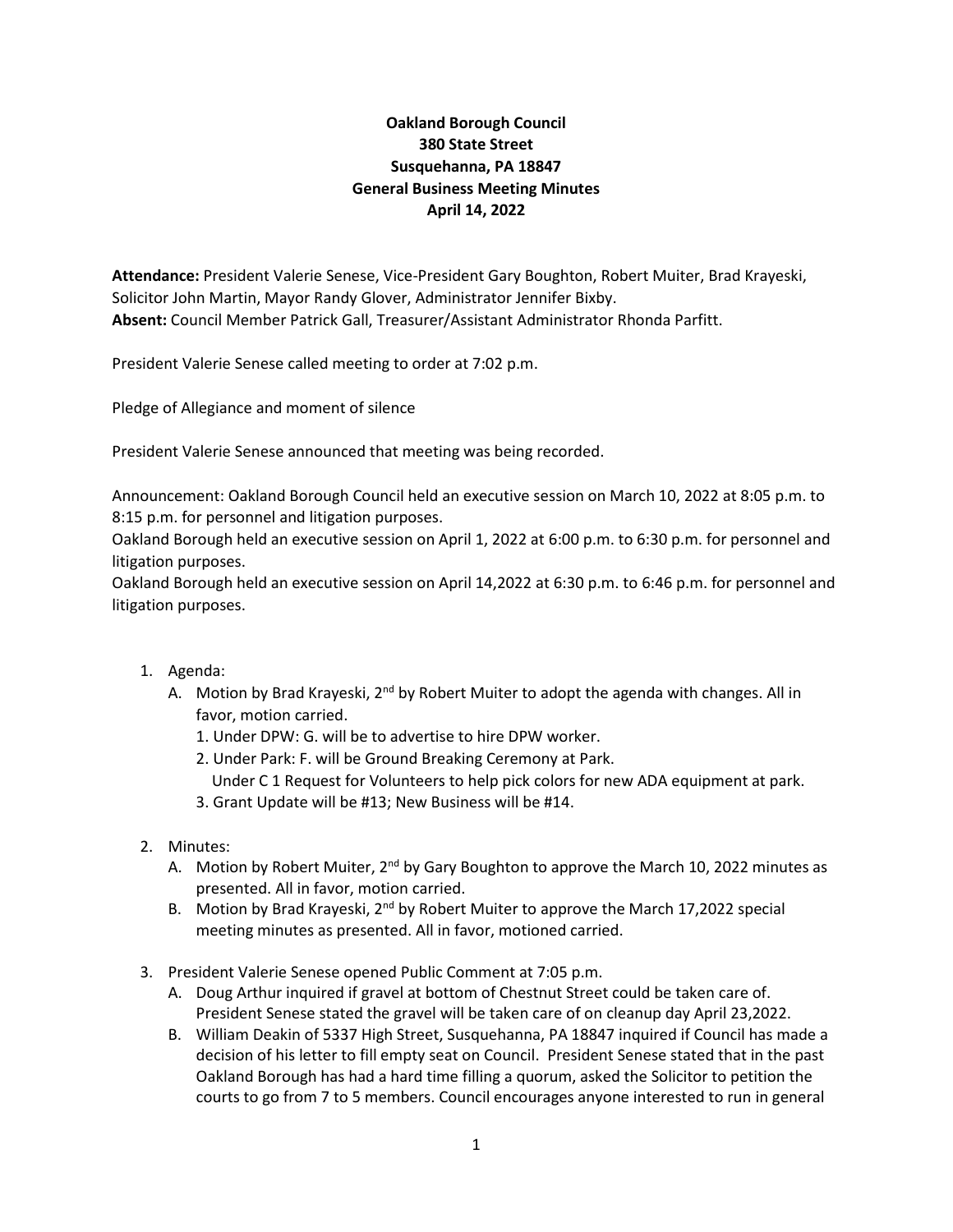election. Mr. Deakin inquired when that was. President Senese stated that the election for write in is in the spring and general election is in November. Mr. Deakin submitted a petition for him to fill the vacant seat. A seconded petition signed by 60 residents not to go from 7 council members to 5.

President Senese stated that Vice-President Boughton stated that there would be open seats next year, but could run at any point in time.

- C. Scott Arthur of 5157 Prospect Street, Susquehanna, PA 18847 submitted a petition on behalf of himself to fill the vacant seat.
- D. Martin Lindsey of 20 East Street, Susquehanna, PA 18847 inquired requirements for Council Members. President Senese stated that person should be resident of the Borough for 1 year, a registered voter, and have had no felonies. President Senese closed public comment at 7:10 p.m.
- 4. Community Development Committee Report:
	- A. Verbal report given by Heather Krayeski, Committee Chairperson.

1. Clean up day is under way for April 23, 2022. On April 22,2022 there will be vests, bags, and gloves at Borough Building if anyone needs them. DPW will collect street litter bags. 2. 20 Veteran Flags have been ordered. Asking Fire Department if they will help by putting them up before Memorial Day. The flags will stay up will after Veteran's Day. 3. Ms. Krayeski is hoping to have the Mother's Day Bruch Flyer done by the end of the week so that we would be able to sell tickets. Jennifer Bixby will ask St. John's if we could also borrow 30 chairs.

- 5. Financial Reports:
	- A. Treasurer Rhonda Parfitt was absent to give report. Robert Muiter gave verbal report that he was in contact with Ms. Parfitt and the report looks good. President Senese questioned if Ms. Parfitt sent anything on item D, purchase of new computer in new business. Mr. Muiter did not receive anything. President Senese explained that Ms. Parfitt was hoping the STMP grant would have come in sooner, but there is enough money to cover 1 computer. Motion by Gary Boughton, 2<sup>nd</sup> by Brad Krayeski to approve the Treasurer's Report as presented. All in favor, motioned carried.
	- B. Motion by Gary Boughton, 2<sup>nd</sup> by Brad Krayeski to approve and pay Bill List with changes. All in favor, motion carried.
		- 1. Clarification if the Adam's Cable Bill was really \$1.00. Tabled till next month.
		- 2. Clarification on Water Authority reimbursement for \$1,104.97. Tabled till next month.
		- 3. Solicitor John Martin's bill for February and March in amount of \$1387.50 to be added to bill list.
- 6. Correspondence:
	- A. Purchase of an aerial photo by Greg Cromer of Oakland Borough was discussed. Motioned by Gary Boughton to purchase the picture. No  $2^{nd}$ . Motion did not get carried. Gary Boughton expressed that he would purchase the picture and donate it to Oakland Borough.
- 7. Codes Report:
	- A. Brad Krayeski gave verbal report. No complaints, but had a few questions and questions were resolved.
- 8. Police Report:
	- A. Chief Officer Creamer was unavailable to give report. Council reviewed the hours.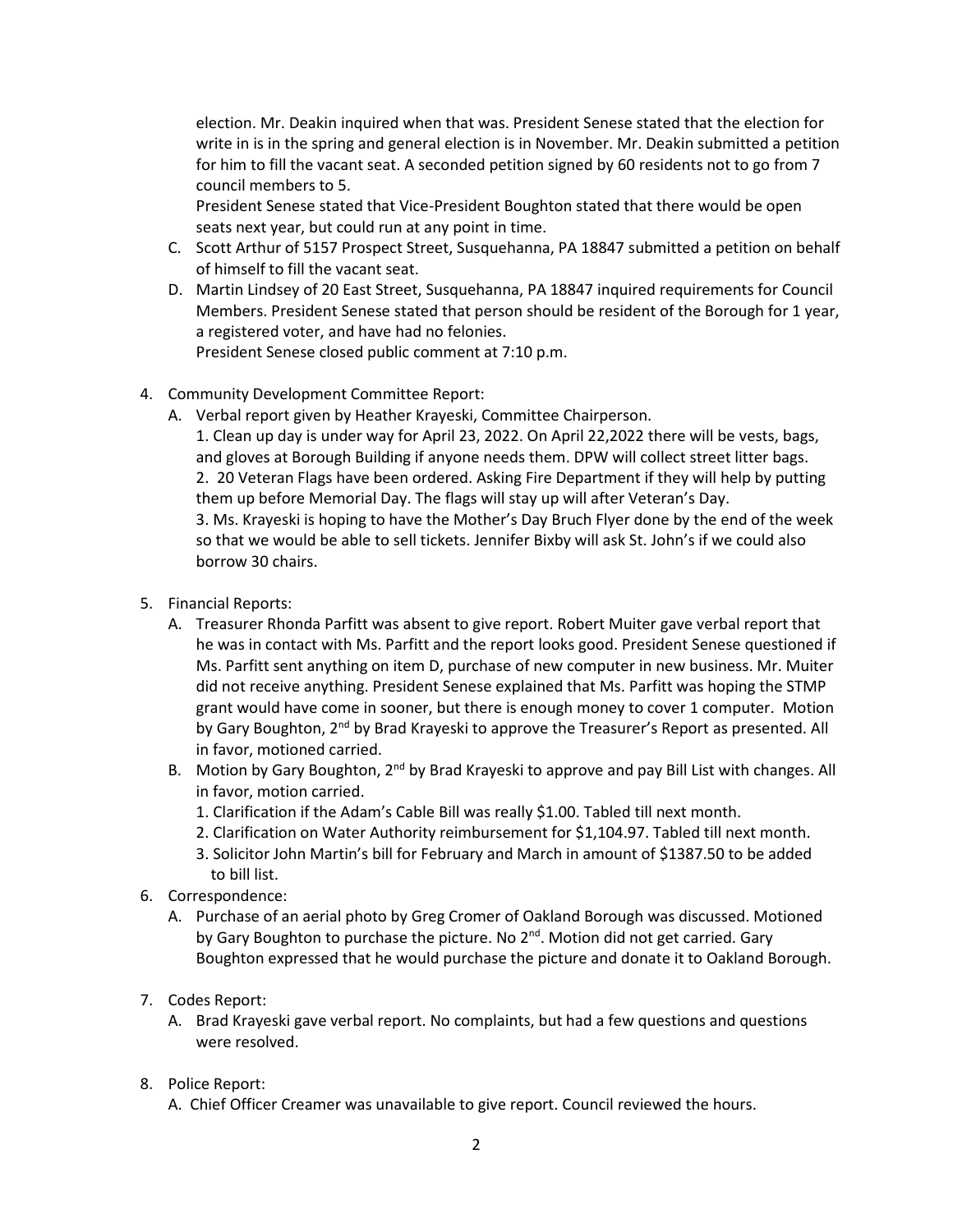- 9. DPW Report:
	- A. Verbal report by Randy Glover, Head of DPW. Ordered a load of cold patch to start fixing potholes. Mayor Glover mentioned there are some huge potholes between Boyden and High Street that he would like to fix while out working on Borough roads. Ms. Bixby will contact PennDot to see if our DPW would be able to fill in the potholes under the agility agreement.
	- B. Motion by Brad Krayeski, 2<sup>nd</sup> by Robert Muiter to advertise selling current lawn tractor. All in favor, motion carried.
	- C. Motion by Brad Krayeski,  $2^{nd}$  by Robert Muiter amended to purchase a 24 hp tractor and snow blower for the price of \$5,599.98. All in favor, motioned carried.
	- D. Update on 3 phone call bids to fix dump truck box. Tabled till next month. Price not to exceed \$5,000.00.
	- E. Stafursky Paving is scheduled for April 28,2022 for street sweeping.
	- F. Motion by Robert Muiter,  $2<sup>nd</sup>$  by Brad Krayeski to advertise for DPW worker. All in favor, motion carried.
- 10. Finance Committee Report:
	- A. Verbal report given by Robert Muiter. Committee discussed improvements. Options for the repairs on dump truck. Discussion on purchasing DumperDogg for truck.
- 11. Parks Committee Report:

No verbal report for Parks Committee.

- A. Gary Boughton requested Mayor Glover and Brad Krayeski for a temporary committee for a maintenance plan for the park. Mayor Glover and Brad Krayeski will help Gary Boughton with this committee.
- B. Playground equipment has been ordered. 1. A \$15,000.00 deposit has been made for the ADA equipment. Gary Boughton would like volunteers to help pick out colors for the equipment. Ms. Bixby will put an ad on Facebook to see if anyone in community has a suggestion for colors. 2. Waiting on paperwork to be finished for the CBDG grant for park.
- C. Motion by Gary Boughton,  $2^{nd}$  by Brad Krayeski to install a security camera at park. All in favor, motion carried.
- D. Motioned by Gary, 2<sup>nd</sup> by Brad Krayeski to get 3 bids from electricians to increase lighting at park. All in favor, motioned carried.
- E. Propose ordinance and fines for park will be tabled till next month.
- F. Ground Breaking Ceremony will be scheduled in May on a Tuesday.
- 12. Food Pantry:
	- A. A Generous doner gave men and woman body wash and toothbrushes.
	- B. Another generous donor donated a lot of can goods to the pantry.
	- C. On April 28,2022 Ms. Bixby will have a meeting with Ingrid from Weinberg to start paperwork making our food pantry its own entity.
- 13. Grant Update:
	- A. President Senese stated that there is money in the budget to purchase a blight property. President feels prudent to wait a year and design a contract for contractors. Would like a